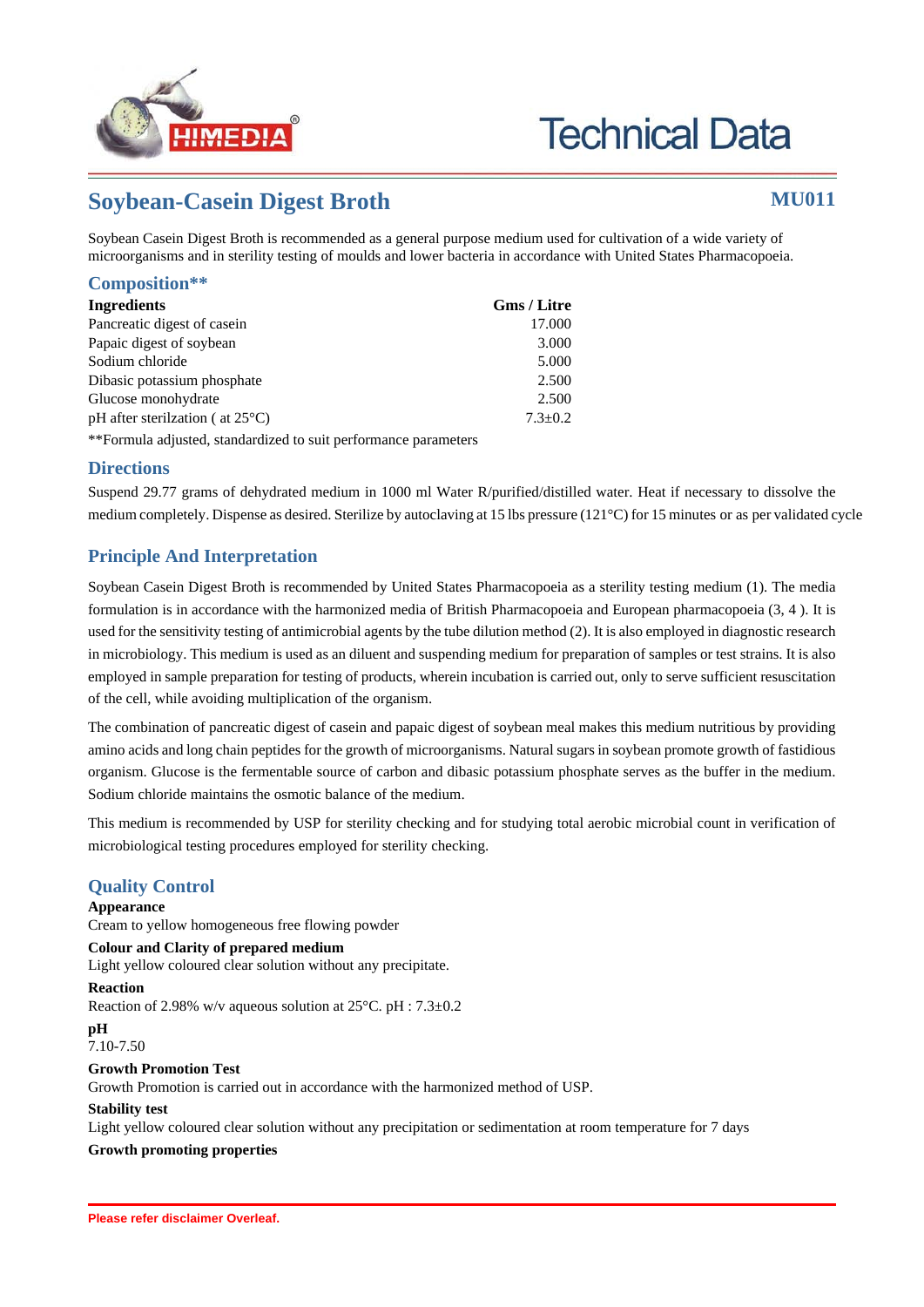Clearly visible growth of microorganism comparable to that previously obtained with previously tested and approved lot of medium occurs at the specified temperature for not more than the shortest period of time specified inoculating not more than 100 cfu (at 30-35°C for 18-24 hours).

|  | <b>Cultural Response</b> |
|--|--------------------------|
|--|--------------------------|

| Organism                                       | <b>Inoculum</b><br>(CFU) | Growth    | <b>Incubation</b><br>temperature | <b>Incubation</b><br>period |
|------------------------------------------------|--------------------------|-----------|----------------------------------|-----------------------------|
| <b>Growth promoting</b>                        |                          |           |                                  |                             |
| Staphylococcus aureus<br><b>ATCC 6538</b>      | $50 - 100$               | luxuriant | 30 - 35 °C                       | 18-24 hrs                   |
| Staphylococcus aureus<br>ATCC 25923            | $50 - 100$               | luxuriant | 30 - 35 °C                       | 18-24 hrs                   |
| Escherichia coli ATCC 8739 50 -100             |                          | luxuriant | 30 - 35 °C                       | $18 - 24$ hrs               |
| Escherichia coli ATCC<br>25922                 | $50 - 100$               | luxuriant | 30-35 °C                         | $18 - 24$ hrs               |
| Escherichia coli NCTC 9002 50 -100             |                          | luxuriant | 30-35 °C                         | 18-24 hrs                   |
| Pseudomonas aeruginosa<br><b>ATCC 9027</b>     | $50 - 100$               | luxuriant | 30-35 °C                         | 18-24 hrs                   |
| Pseudomonas aeruginosa<br>ATCC 27853           | $50 - 100$               | luxuriant | 30 - 35 °C                       | 18-24 hrs                   |
| Bacillus subtilis ATCC 6633                    | $50 - 100$               | luxuriant | 30 - 35 °C                       | 18-24 hrs                   |
| Micrococcus luteus ATCC<br>9341                | $50 - 100$               | luxuriant | 30-35 °C                         | $18 - 24$ hrs               |
| Salmonella Typhimurium<br><b>ATCC 14028</b>    | $50 - 100$               | luxuriant | 30-35 °C                         | 18-24 hrs                   |
| Salmonella Abony NCTC<br>6017                  | $50 - 100$               | luxuriant | 30-35 °C                         | $18 - 24$ hrs               |
| Streptococcus pneumoniae<br><b>ATCC 6305</b>   | $50 - 100$               | luxuriant | 30 - 35 °C                       | 18-24 hrs                   |
| <b>Sterility Testing- Growth</b>               |                          |           |                                  |                             |
| promotion+Validation                           |                          |           |                                  |                             |
| Staphylococcus aureus<br>ATCC 6538             | $50 - 100$               | luxuriant | 20-25 °C                         | $\leq$ = 3 d                |
| Staphylococcus aureus<br>ATCC 25923            | $50 - 100$               | luxuriant | $20 - 25$ °C                     | $\leq$ 3 d                  |
| Escherichia coli ATCC 8739 50 -100             |                          | luxuriant | 20 - $25^{\circ}$ C              | $\leq$ = 3 d                |
| Escherichia coli ATCC<br>25922                 | $50 - 100$               | luxuriant | 20-25 °C                         | $\leq$ 3 d                  |
| Escherichia coli NCTC 9002 50 -100             |                          | luxuriant | 20 - $25^{\circ}$ C              | $\leq$ = 3 d                |
| Pseudomonas aeruginosa<br><b>ATCC 9027</b>     | $50 - 100$               | luxuriant | 20-25 °C                         | $\leq$ =5 d                 |
| Pseudomonas aeruginosa<br>ATCC 27853           | $50 - 100$               | luxuriant | 20 -25 $^{\circ}$ C              | $\leq$ = 3 d                |
| Bacillus subtilis ATCC 6633 50 -100            |                          | luxuriant | $20 - 25$ °C                     | $\leq$ =3 d                 |
| Micrococcus luteus ATCC<br>9341                | $50 - 100$               | luxuriant | 20 - 25 °C                       | $\leq$ 3 d                  |
| Salmonella Typhimurium<br>ATCC 14028           | $50 - 100$               | luxuriant | $20 - 25$ °C                     | $\leq$ 3 d                  |
| Salmonella Abony NCTC<br>6017                  | 50 -100                  | luxuriant | 20 - 25 °C                       | $\leq$ 3 d                  |
| Streptococcus pneumoniae<br><b>ATCC 6305</b>   | $50 - 100$               | luxuriant | $20 - 25$ °C                     | $\leq$ 3 d                  |
| Candida albicans ATCC<br>10231                 | 50 -100                  | luxuriant | 20 - 25 °C                       | $\leq$ =5 d                 |
| Candida albicans ATCC<br>2091                  | 50 -100                  | luxuriant | 20 -25 $^{\circ}$ C              | $\leq$ =5 d                 |
| *Aspergillus brasiliensis<br><b>ATCC 16404</b> | $50 - 100$               | luxuriant | 20 -25 $^{\circ}$ C              | $\leq 5d$                   |

#### **Storage and Shelf Life**

Store below 30°C in tightly closed container and the prepared medium at 2-8°C. Use before expiry date on the label.